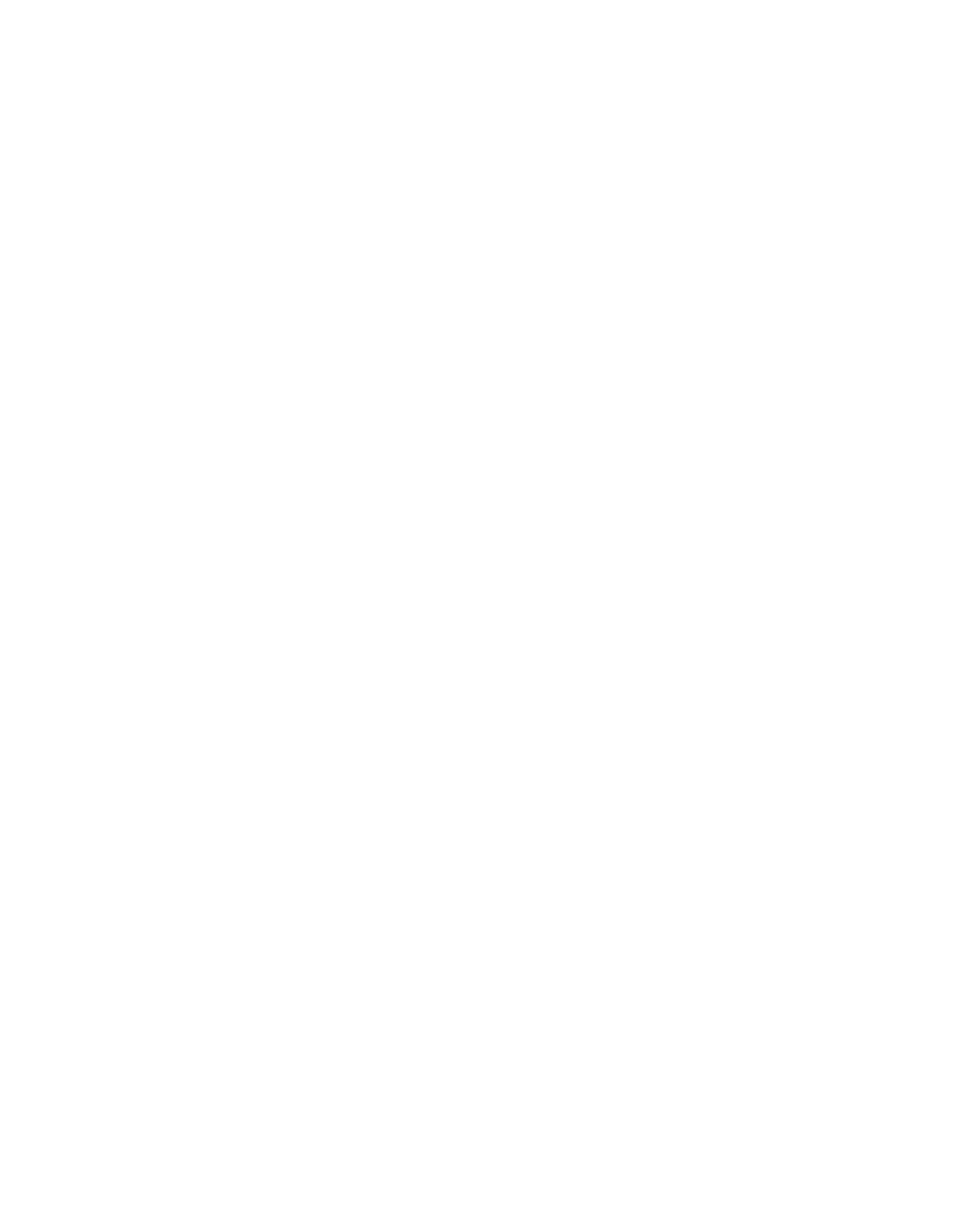### **High-Intensity Focused Ultrasound for Salvage Therapy of Recurrent Prostate Cancer**

 In 2017 (updated 2020), Hayes published an evidence review that evaluated high-intensity focused ultrasound (HIFU) for salvage therapy of recurrent prostate cancer.<sup>4</sup> The literature review identified 14 studies (1 retrospective comparative study and 13 noncomparative studies) as eligible for inclusion. All studies involved patients with prostate cancer recurrence following primary external beam radiation therapy (EBRT)(12 studies) or radical prostatectomy (RP)(2 studies). Sample sizes ranged from 19 to 418 patients and follow-up times varied from 14 to 53 months. Outcome measures included serum prostate specific antigen (PSA), negative prostate biopsy rate, disease-free survival (DFS), prostate cancer-specific survival, overall survival, recurrence-free survival, recurrence, treatment-related complications, and quality of life.

Evidence evaluating the effectiveness of HIFU for salvage treatment of localized, recurrent prostate cancer is limited and of poor quality.

| Outcome                                  | Evidence                                                                                                                                                                                                                                                                                                                            |
|------------------------------------------|-------------------------------------------------------------------------------------------------------------------------------------------------------------------------------------------------------------------------------------------------------------------------------------------------------------------------------------|
| <b>Treatment Failure</b>                 | Rates ranged from 33% to 60.9%.                                                                                                                                                                                                                                                                                                     |
| Serum PSA Level                          | Mean serum PSA levels post-HIFU were                                                                                                                                                                                                                                                                                                |
|                                          | consistently lower than baseline.                                                                                                                                                                                                                                                                                                   |
| <b>Negative Biopsy</b>                   | Rates ranged from 73% to 83%.                                                                                                                                                                                                                                                                                                       |
| <b>Overall Survival</b>                  | Rates ranged from 52% to 100%.                                                                                                                                                                                                                                                                                                      |
| <b>Prostate Cancer Mortality</b>         | Rates ranged from 2.7% to 10%.                                                                                                                                                                                                                                                                                                      |
| Recurrence                               | Rates range from 31.1% to 70%.                                                                                                                                                                                                                                                                                                      |
| Prostate and Urinary Symptoms            | In the one comparative study, salvage HIFU<br>٠<br>resulted in lower rates of morbidity<br>compared with cryoablation. In<br>noncomparative studies, urinary<br>incontinence ranged from 20% to 49% and<br>lower urinary tract symptoms ranged from<br>1.4% to 76.5%.<br>In general, prostate symptoms increased<br>following HIFU. |
| Sexual Function and Erectile Dysfunction | In general, there was a decline in sexual and<br>erectile function from baseline.                                                                                                                                                                                                                                                   |

*Salvage HIFU for Recurrent Prostate Cancer Following EBRT*

*Salvage HIFU for Recurrent Prostate Cancer Following RP*

| <b>Outcome</b>                   | Evidence                                      |
|----------------------------------|-----------------------------------------------|
| <b>Treatment Failure</b>         | Rates ranged from 10.5% at 3 months to 47% to |
|                                  | 54.5% at later follow-ups.                    |
| Disease Free Survival            | Only one study reported. Rate of 47.4%.       |
| <b>Prostate Cancer Mortality</b> | Only one study reported. Rate of 0%.          |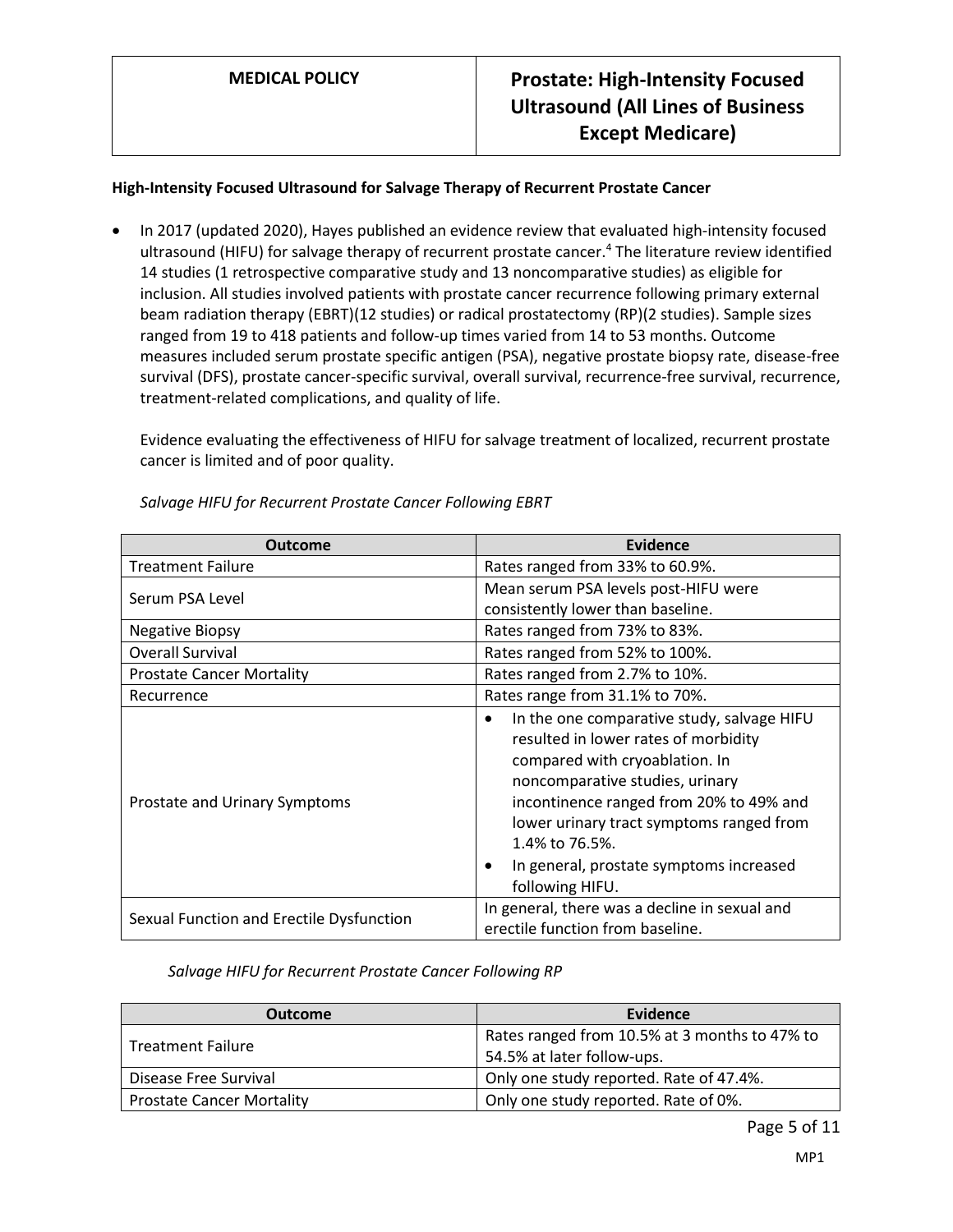| Prostate and Urinary Symptoms            | Urinary incontinence rates were 21% and 22%<br>and urinary retention rates were 4.5% and 10.5%.                                                                                 |
|------------------------------------------|---------------------------------------------------------------------------------------------------------------------------------------------------------------------------------|
| Sexual Function and Erectile Dysfunction | In 1 study, 28.5% of patients with an<br>International Index of Erectile Function (IIEF)<br>score ≥ 20 before HIFU reported erectile<br>dysfunction after HIFU salvage therapy. |

Overall, HIFU for salvage therapy was relatively safe with no major treatment-related complications or deaths reported. The overall quality of evidence was determined to be low (HIFU following EBRT) or very low (HIFU following RP) due to individual study limitations and the absence of well-designed, randomized controlled trials. Individual factors that contributed to the low quality of evidence include lack of randomization, lack of control or comparator groups, retrospective design, small sample sizes, lack of statistical analysis, loss to follow-up, and lack of blinding.

The Hayes review concluded, "(a)dditional, well-designed studies are needed to further compare HIFU for localized, recurrent prostate cancer with alternative and established salvage therapies before a determination can be made as to its long-term safety and effectiveness, particularly with regard to prostate cancer recurrence and mortality."<sup>4</sup> The following ratings were assigned:

- $\circ$  C (potential but unproven benefit): For use of ultrasound-guided high-intensity focused ultrasound (HIFU) for salvage therapy of localized, recurrent prostate cancer in patients with no signs of metastatic disease who were treated with primary external beam radiotherapy.
- o D2 (insufficient evidence): For use of ultrasound-guided HIFU for salvage therapy of localized, recurrent prostate cancer in patients with no signs of metastatic disease who were treated with primary radical prostatectomy.
- In 2020, Ingrosso and colleagues published a systematic review and meta-analysis on nonsurgical salvage local therapies for radio-recurrent prostate cancer.<sup>5</sup> The review investigated re-irradiation with brachytherapy, external beam radiotherapy (EBRT), HIFU, and cryotherapy. Sixty-four case series were included, totalling 5585 patients. Patients treated with HIFU had the lowest biochemical control rates at 58% (95% CI: 47-68%) and patients treated with brachytherapy and EBRT had the highest at 69% (95% CI: 62-76%) and 69% (95% CI: 53-83%), respectively. Patients treated with HIFU were also found to have the highest prevalence of incontinence (28%; 95% CI: 19-38%;  $I^2 = 89.7\%$ ). The authors noted limitations of the review included retrospective, case series study design, limited follow-up for the majority of the studies, and high risk of bias. They concluded that nonsurgical therapeutic options, especially brachytherapy, showed good outcomes and tolerability in the local recurrence setting for individuals with prostate cancer.
- In 2020, Khoo and colleagues published a systematic review of salvage focal therapies for localized, non-metastatic radiorecurrent prostate cancer. Fifteen studies were included in the review, consisting of 14 case series and 1 comparative study.<sup>6</sup> Similar to Ingrosso et al (2020),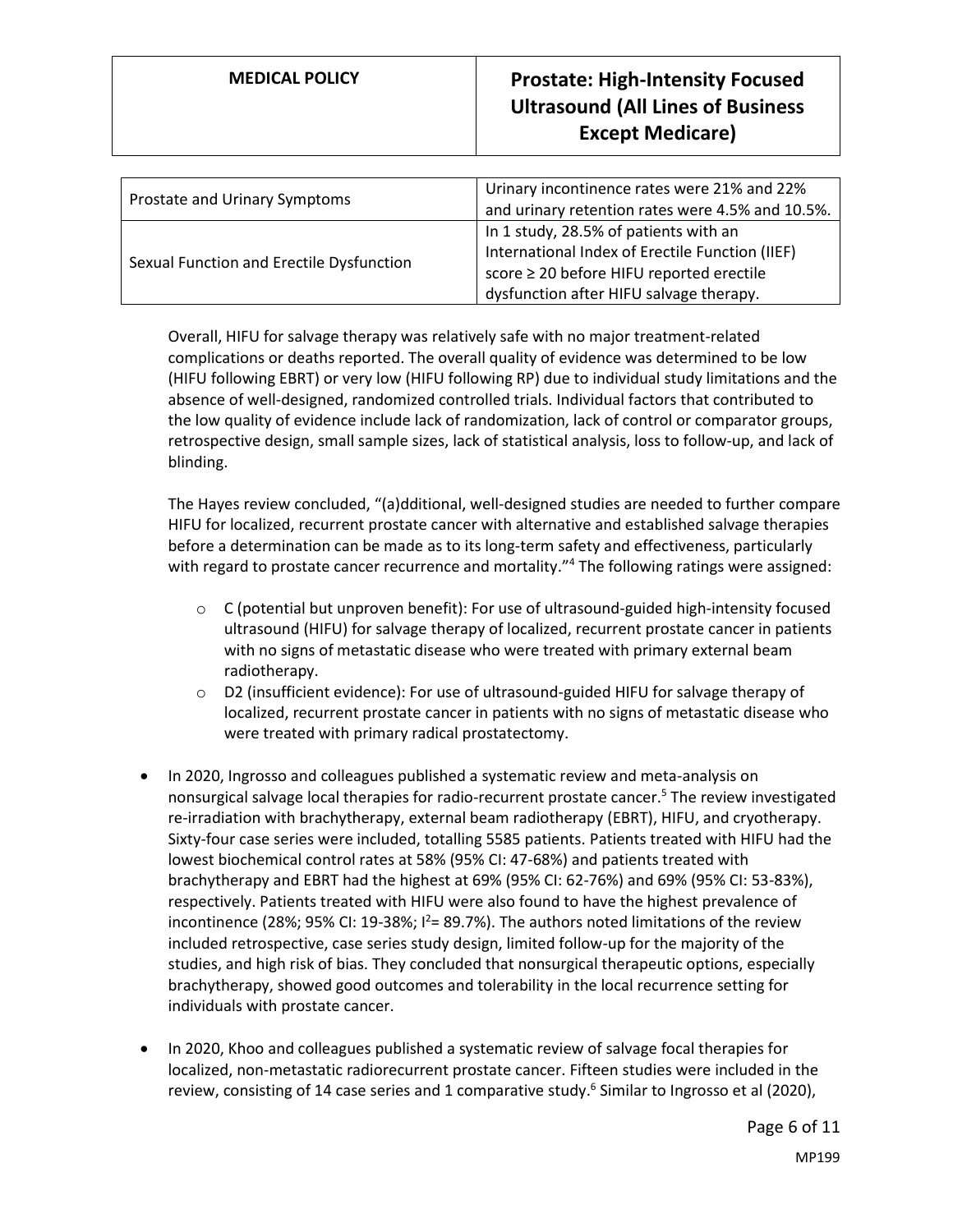## **MEDICAL POLICY Prostate: High-Intensity Focused Ultrasound (All Lines of Business Except Medicare)**

salvage brachytherapy showed the most beneficial outcomes, with a biochemical disease-free survival rate ranging from 61% to 71.4% at 3 years, compared to a 48% rate after salvage HIFU. Others note great variability and heterogeneity across studies in demographics, follow up, and sample sizes. They conclude that salvage focal ablation of radiorecurrent prostate cancer may provide acceptable outcomes and tolerability, but high level research comparing salvage focal therapies to existing whole-gland strategies is needed to determine efficacy and safety.

# **CLINICAL PRACTICE GUIDELINES**

### The American Urological Association/American Society for Radiation Oncology/Society of Urologic Oncology (AUA/ASTRO/SUO)

The 2017 AUA/ASTRO/SUO evidence-based clinical practice guideline for localized prostate cancer gave the following recommendations regarding HIFU:

- "The Panel recommends that if HIFU is offered as an alternative treatment modality for localized prostate cancer, it should be done within the context of a clinical trial. Prospective randomized or comparative trials with other treatment modalities are lacking.
- Clinicians should inform **low-risk** prostate cancer patients who are considering focal therapy or high intensity focused ultrasound (HIFU) that these interventions are not standard care options because comparative outcome evidence is lacking. (Expert Opinion)
	- $\circ$  As most men with low-risk disease have favorable outcomes with active surveillance, it is unclear whether focal therapy or HIFU improve survival outcomes or provide comparable QoL as the preferred management for most low-risk men. Prospective randomized or comparative trials of HIFU with active surveillance or other treatment modalities are lacking. Published five year oncologic outcomes are variable and attributable to the lack of consensus on objective response criteria. The Panel awaits the results of well-designed comparative clinical trials in order to define the appropriate role of this technology in the management of low-risk prostate cancer.
- Clinicians should inform **intermediate-risk** prostate cancer patients who are considering focal therapy or HIFU that these interventions are not standard care options because comparative outcome evidence is lacking. (Expert Opinion)
	- The Panel recognizes that novel therapies including HIFU and focal prostate ablation may provide QoL advantages for patients in comparison to surgery and radiotherapy. However, there are no prospective randomized or comparative effectiveness data versus traditional treatments available. Published five year oncologic outcomes for HIFU are variable and attributable to the lack of consensus on objective response criteria. The Panel awaits the results of well-designed comparative clinical trials of HIFU in order to define the appropriate role of this technology in the management of intermediate risk prostate cancer.
- Panel recommends that if focal therapy or HIFU is offered as an alternative treatment modality for intermediate risk prostate cancer, it should preferably be offered within the context of a clinical trial.
- Cryosurgery, focal therapy and HIFU treatments are not recommended for men with **high-risk** localized prostate cancer outside of a clinical trial. (Expert Opinion)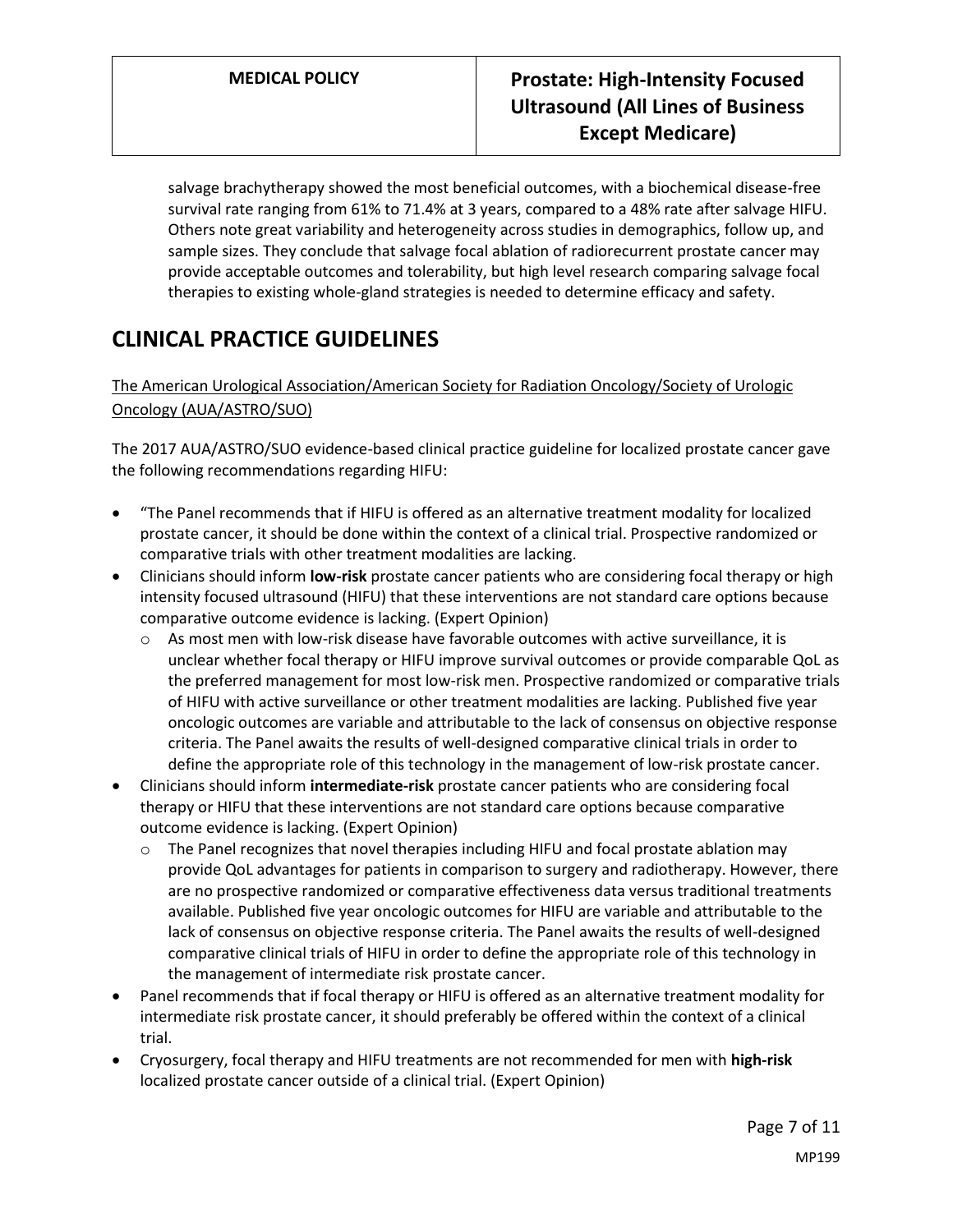- Clinicians should inform those localized prostate cancer patients considering focal therapy or HIFU that these treatment options lack robust evidence of efficacy. (Expert Opinion)
- Clinicians should inform localized prostate cancer patients who are considering HIFU that even though HIFU is approved by the FDA for the destruction of prostate tissue, it is not approved explicitly for the treatment of prostate cancer (Expert Opinion).
- Clinicians should advise localized prostate cancer patients considering HIFU that tumor location may influence oncologic outcome. Limiting apical treatment to minimize morbidity increases the risk of cancer persistence. (Moderate Recommendation; Evidence Level: Grade C)"<sup>1</sup>

#### National Comprehensive Cancer Network

The NCCN guidelines for prostate cancer (v2.2021) recommend HIFU for patients with prostate-specific antigen (PSA) persistence/recurrence after radiation therapy who are TRUS biopsy positive with studies negative for distant metastases (2B recommendation-lower-level evidence).<sup>7</sup>

#### American College of Radiology

The 1996 (updated 2016) ACR appropriateness criteria for locally advanced, high-risk prostate cancer stated, "(a)blative treatments including cryotherapy and high-intensity focused ultrasound (HIFU) are other options available for men with high-risk prostate cancer, though data are limited for these modalities… The results of HIFU are similar to those of cryotherapy… The morbidity of HIFU is considerable, with rates of urinary obstruction up to 24% and impotency in previously potent men of 45%."<sup>16</sup>

### National Institute for Health and Care Excellence (NICE)

The 2014 (updated in 2019), NICE published guidelines on Prostate Cancer, diagnosis and treatment. For local prostate cancer, NICE gives the following recommendation: "Do not offer high-intensity focused ultrasound and cryotherapy to men with localised prostate cancer other than in the context of controlled clinical trials comparing their use with established interventions… There is insufficient evidence of the clinical and cost effectiveness of cryotherapy and HIFU in comparison to established interventions to recommend their routine use." 17

### **POLICY SUMMARY**

The available evidence does not support the long-term efficacy and safety of high intensity focused ultrasound (HIFU) compared to other established therapies for prostate cancer. Additional long-term studies of good methodological quality are required to establish the clinical utility and safety of this treatment. Additionally, the December 2017 AAU/ASTRO/SUO evidence-based guideline for prostate cancer recommends HIFU only be used in the context of a clinical trial and that additional prospective randomized studies are needed. Although the NCCN recommends HIFU, this recommendation is based on a very weak and poor quality body of evidence. All eight studies referenced in the NCCN recommendation were nonrandomized studies encompassing small sample sizes and short follow-up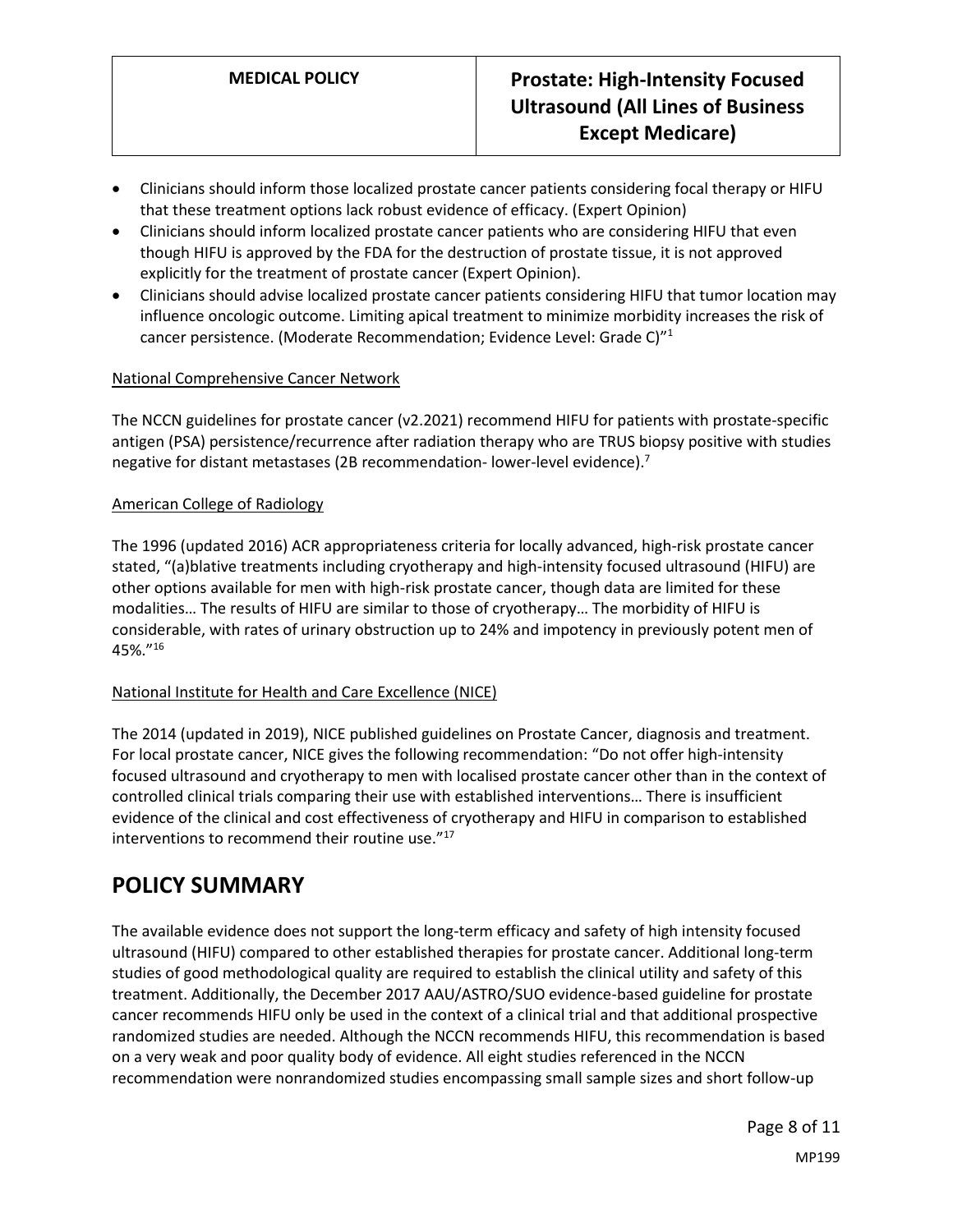periods (< 4 years). For these reasons, HIFU is considered investigational for the treatment of prostate cancer.

# **INSTRUCTIONS FOR USE**

Company Medical Policies serve as guidance for the administration of plan benefits. Medical policies do not constitute medical advice nor a guarantee of coverage. Company Medical Policies are reviewed annually and are based upon published, peer-reviewed scientific evidence and evidence-based clinical practice guidelines that are available as of the last policy update. The Companies reserve the right to determine the application of Medical Policies and make revisions to Medical Policies at any time. Providers will be given at least 60-days notice of policy changes that are restrictive in nature.

The scope and availability of all plan benefits are determined in accordance with the applicable coverage agreement. Any conflict or variance between the terms of the coverage agreement and Company Medical Policy will be resolved in favor of the coverage agreement.

## **REGULATORY STATUS**

### Mental Health Parity Statement

Coverage decisions are made on the basis of individualized determinations of medical necessity and the experimental or investigational character of the treatment in the individual case. In cases where medical necessity is not established by policy for specific treatment modalities, evidence not previously considered regarding the efficacy of the modality that is presented shall be given consideration to determine if the policy represents current standards of care.

### U.S. Food and Drug Administration (FDA)

In 2015 FDA approved two high-intensity focused ultrasound devices for use in the prostate: Sonablate® 450 (SonaCare Medical, LLC) and Ablatherm® (Maple Leaf; Toronto, Canada).

| <b>Device &amp; Manufacturer</b>                                   | <b>Indications for Use</b>                              |
|--------------------------------------------------------------------|---------------------------------------------------------|
| Sonablate® 450 (SonaCare Medical, LLC) <sup>19</sup>               | The Sonablate® is indicated for transrectal high        |
|                                                                    | intensity focused ultrasound (HIFU) ablation of         |
|                                                                    | prostatic tissue.                                       |
| Ablatherm <sup>®</sup> (Maple Leaf; Toronto, Canada) <sup>20</sup> | The Ablatherm <sup>®</sup> Integrated Imaging device is |
|                                                                    | indicated for transrectal high intensity focused        |
|                                                                    | ultrasound ablation of prostate tissue.                 |

### **REFERENCES**

1. Sanda MG, Cadeddu JA, Kirkby E, et al. Clinically Localized Prostate Cancer: AUA/ASTRO/SUO Guideline, PART I. *The Journal of urology.* 2017.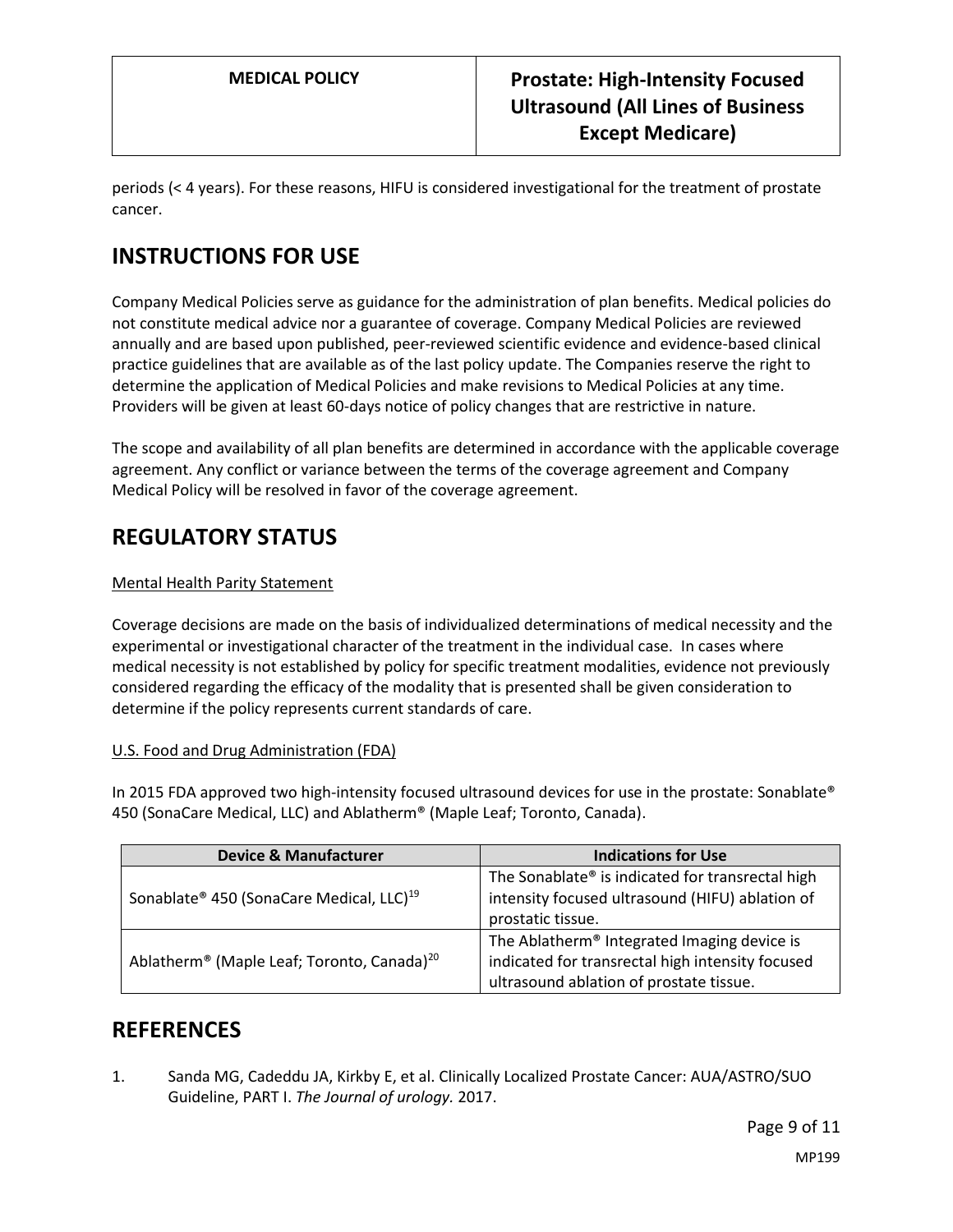- 2. Tonttila PP, Lantto J, Paakko E, et al. Prebiopsy Multiparametric Magnetic Resonance Imaging for Prostate Cancer Diagnosis in Biopsy-naive Men with Suspected Prostate Cancer Based on Elevated Prostate-specific Antigen Values: Results from a Randomized Prospective Blinded Controlled Trial. *European urology.* 2016;69(3):419-425.
- 3. Hayes. Health Technology Assessment: Ultrasound-Guided High-Intensity Focused Ultrasound for Primary Treatment of Localized Prostate Cancer. Sep 8, 2016. Annual Review: Nov 13, 2019. [https://evidence.hayesinc.com/report/dir.hifu747.](https://evidence.hayesinc.com/report/dir.hifu747) Accessed 4/30/2021.
- 4. Hayes. Health Technology Assessment: High-Intensity Focused Ultrasound for Salvage Therapy of Recurrent Prostate Cancer. Mar 30, 2017. Annual Review: Apr 23, 2019. [https://evidence.hayesinc.com/report/dir.hifurecurrent3948.](https://evidence.hayesinc.com/report/dir.hifurecurrent3948) Accessed 4/30/2021.
- 5. Ingrosso G, Becherini C, Lancia A, et al. Nonsurgical Salvage Local Therapies for Radiorecurrent Prostate Cancer: A Systematic Review and Meta-analysis. *European Urology Oncology.* 2020;3(2):183-197.<https://www.sciencedirect.com/science/article/pii/S2588931118302190>
- 6. Khoo CC, Miah S, Connor MJ, et al. A systematic review of salvage focal therapies for localised non-metastatic radiorecurrent prostate cancer. *Transl Androl Urol.* 2020;9(3):1535-1545. <https://www.ncbi.nlm.nih.gov/pmc/articles/PMC7354313/>
- 7. National Comprehensive Cancer Network Guidelines. Prostate Cancer. Version 2.2021 2/17/2021. [https://www.nccn.org/professionals/physician\\_gls/pdf/prostate.pdf.](https://www.nccn.org/professionals/physician_gls/pdf/prostate.pdf) Accessed 4/28/2021.
- 8. Ahmed HU, Cathcart P, McCartan N, et al. Focal salvage therapy for localized prostate cancer recurrence after external beam radiotherapy: a pilot study. *Cancer.* 2012;118(17):4148-4155.
- 9. Albisinni S, Aoun F, Bellucci S, et al. Comparing High-Intensity Focal Ultrasound Hemiablation to Robotic Radical Prostatectomy in the Management of Unilateral Prostate Cancer: A Matched-Pair Analysis. *Journal of endourology.* 2017;31(1):14-19.
- 10. Baco E, Gelet A, Crouzet S, et al. Hemi salvage high-intensity focused ultrasound (HIFU) in unilateral radiorecurrent prostate cancer: a prospective two-centre study. *BJU international.* 2014;114(4):532-540.
- 11. Crouzet S, Blana A, Murat FJ, et al. Salvage high-intensity focused ultrasound (HIFU) for locally recurrent prostate cancer after failed radiation therapy: Multi-institutional analysis of 418 patients. *BJU international.* 2017;119(6):896-904.
- 12. Crouzet S, Murat FJ, Pommier P, et al. Locally recurrent prostate cancer after initial radiation therapy: early salvage high-intensity focused ultrasound improves oncologic outcomes. *Radiotherapy and oncology : journal of the European Society for Therapeutic Radiology and Oncology.* 2012;105(2):198-202.
- 13. Palermo G, Totaro A, Sacco E, et al. High intensity focused ultrasound as first line salvage therapy in prostate cancer local relapse after radical prostatectomy: 4-year follow-up outcomes. *Minerva urologica e nefrologica = The Italian journal of urology and nephrology.* 2017;69(1):93- 100.
- 14. Rischmann P, Gelet A, Riche B, et al. Focal High Intensity Focused Ultrasound of Unilateral Localized Prostate Cancer: A Prospective Multicentric Hemiablation Study of 111 Patients. *European urology.* 2017;71(2):267-273.
- 15. Uddin Ahmed H, Cathcart P, Chalasani V, et al. Whole-gland salvage high-intensity focused ultrasound therapy for localized prostate cancer recurrence after external beam radiation therapy. *Cancer.* 2012;118(12):3071-3078.